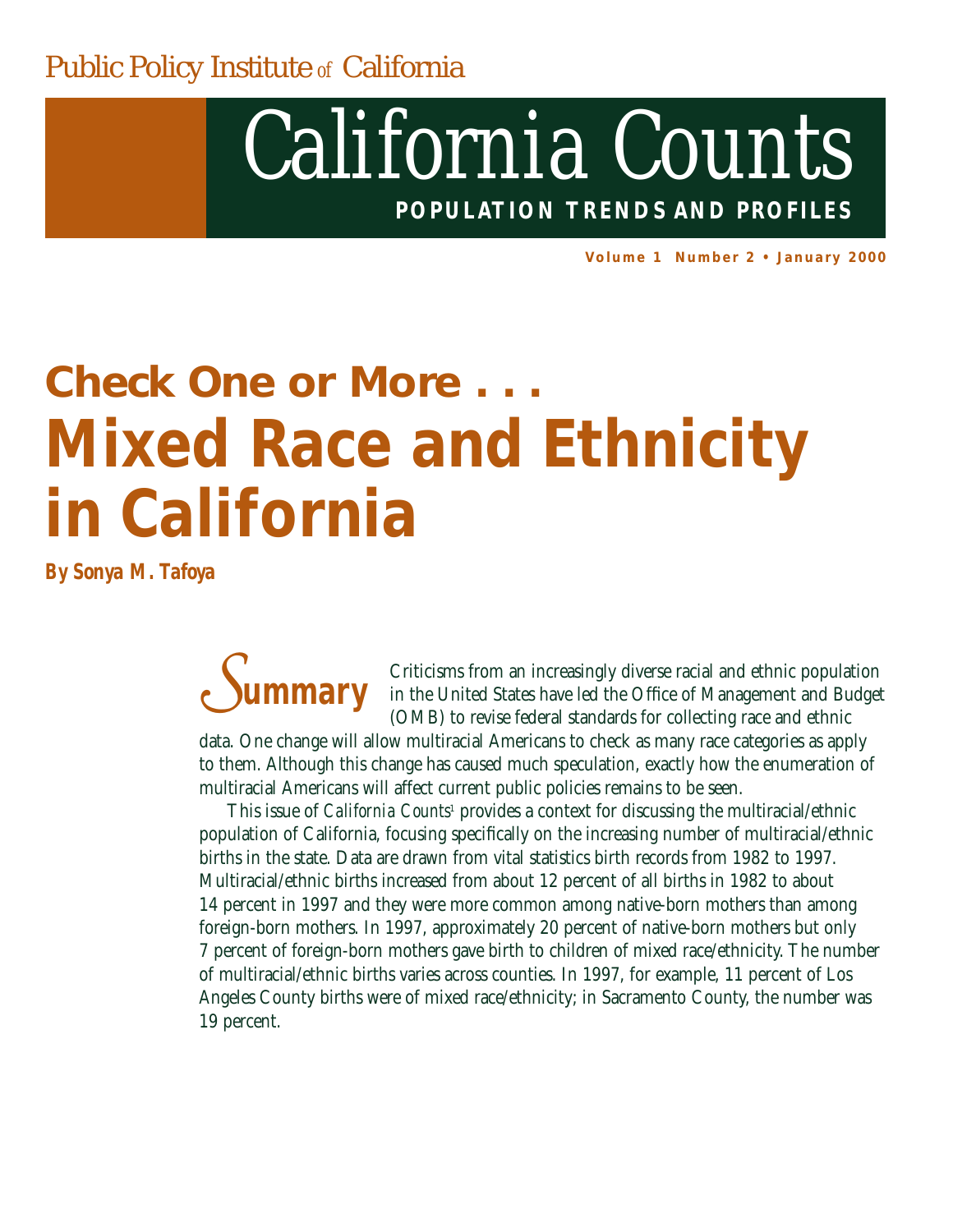### **California Counts Counts Counts Counts Check One or More .** . .

**[Subscribe now](http://www.ppic.org/calcounts.mailing.html)  to receive future editions of**  *California Counts***, a FREE publication of PPIC**

**See the enclosed card for details.**

#### **Context**

In 1977, the OMB established<br> **I** minimum categories for the coln 1977, the OMB established lection, record-keeping, and presentation of data by race and ethnicity. Table 1 illustrates the two permissible formats for collecting and reporting this information. In the two-question format, two questions were asked about race and ethnicity; thus, persons who reported Hispanic ancestry could also report the racial group that they identified with. In contrast, the one-question format merged race and ethnicity. Respondents were asked to select one of the following five categories: American Indian or Alaskan Native, Asian or Pacific Islander, black, white, and Hispanic. The Census Bureau used the OMB two-question format in the 1980 and 1990 Censuses.<sup>2</sup> Federal and state agencies were permitted to collect racial and ethnic data in more detail provided that the data could be reduced to the minimum five categories of the one-question format. This minimum standard was established to meet statutory requirements associated with civil rights monitoring and enforcement.3 Among the 1977 OMB categories, no provision existed for detailed enumeration of multiracial Americans. Multiracial Americans were instructed to select the racial category that most closely reflected their recognition in their community.

Recognizing the growing complexity of racial and ethnic identity in the nation, a variety of critics charged that the original categories no longer reflected the increasing diversity of the nation. Among the critics were a group of multiracial Americans who charged that the established categories forced them to deny their heritage by selecting a single race.<sup>4</sup> In 1993, the OMB announced that it would undertake a comprehensive review of these categories. As part of the OMB review process, the National Center for Education Statistics and the Office for Civil Rights in the Department of Education conducted a survey to determine how schools collect, maintain, and report race and ethnic data on their students. The report revealed that public schools in the West were the least likely to use the minimum five standard categories, whereas schools in the Northeast were the most likely to use only the minimum five categories. To reflect their diversity, schools in the West were adding categories and then aggregating up to the standard five categories as required for federal reporting.

The sources of diversity in the West included an increase in interracial marriage and increased immigration.5 California has been on the leading edge in both of these national trends. Indeed, the California State Supreme Court ruling ending legal barriers to intermar-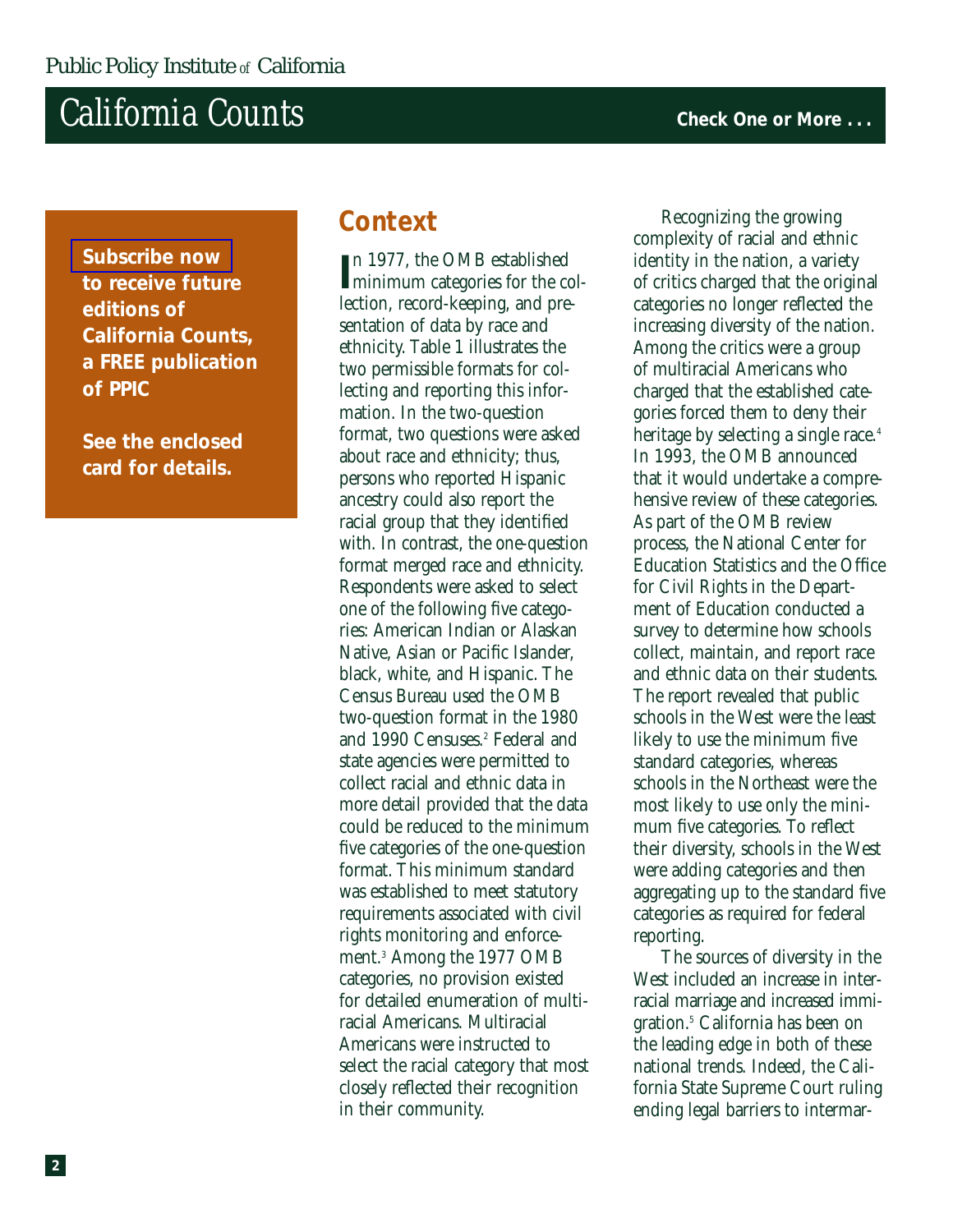## **California Counts Counts Counts Check One or More** ...

riage in California took effect in 1948—nearly two decades before the U.S. Supreme Court took action in 1967 to remove all remaining miscegenation laws in the nation.<sup>6</sup> And as of 1997, about 25 percent of the state's population was foreign-born compared to 10 percent in the nation.<sup>7</sup>

In 1997, after its comprehensive review, the OMB announced revisions of the federal guidelines for collecting data by race and ethnicity (Table 2). The new guidelines instruct people to select one or more racial categories.<sup>8</sup> Census 2000 will employ the revised categories, and other federal programs will adopt the standards no later than January 1, 2003. Ways to tabulate the new data remain an important, unresolved issue.9 Clearly, if multiracial respondents are tabulated in a manner exclusive of their monoracial component groups, the numerical strength of monoracial groups will be diminished.

As a precursor to data that will be available as these standards are adopted, this report documents the rise in multiracial/ethnic births in California from 1982 to 1997, addressing the following questions: (1) What is the overall trend in multiracial/ethnic births in California? (2) What is the relationship between immigration and multiracial/ethnic births in California? (3) How does the occurrence of multiracial/ethnic births in California compare to

the occurrence of monoracial and monoethnic births of Asians, African Americans, and Hispanic in California? (4) What is the racial/ethnic profile of California's multiracial/ethnic newborns?

The report concludes with a discussion of how the enumeration of multiracial/ethnic births may affect public policy, examining the effect of self-identification

**The sources of diversity in the West included an increase in interracial marriage and increased immigration.**

| Table 1. OMB Classification Matrix, 1977–1997 |                                                                                            |                                                                                                                                                        |  |
|-----------------------------------------------|--------------------------------------------------------------------------------------------|--------------------------------------------------------------------------------------------------------------------------------------------------------|--|
| Characteristic                                | <b>Two-Ouestion Format</b>                                                                 | <b>One-Ouestion Format</b>                                                                                                                             |  |
| Race                                          | White<br><b>Black</b><br>Asian or Pacific Islander<br>American Indian or<br>Alaskan Native | White, not of Hispanic origin<br>Black, not of Hispanic origin<br>Asian or Pacific Islander<br>American Indian or Alaskan<br><b>Native</b><br>Hispanic |  |
| Ethnicity                                     | Hispanic origin<br>Not of Hispanic origin                                                  |                                                                                                                                                        |  |

#### **Characteristic Two-Question Format One-Question Format** Race Ethnicity **White** Black or African American Asian American Indian or Alaska Native Native Hawaiian or Other Pacific Islander Hispanic or Latino Not Hispanic or Latino **White** Black or African American Asian American Indian or Alaska Native Native Hawaiian or Other Pacific Islander Hispanic or Latino

#### **Table 2. OMB Revised Classification Matrix, October 1997 to Present**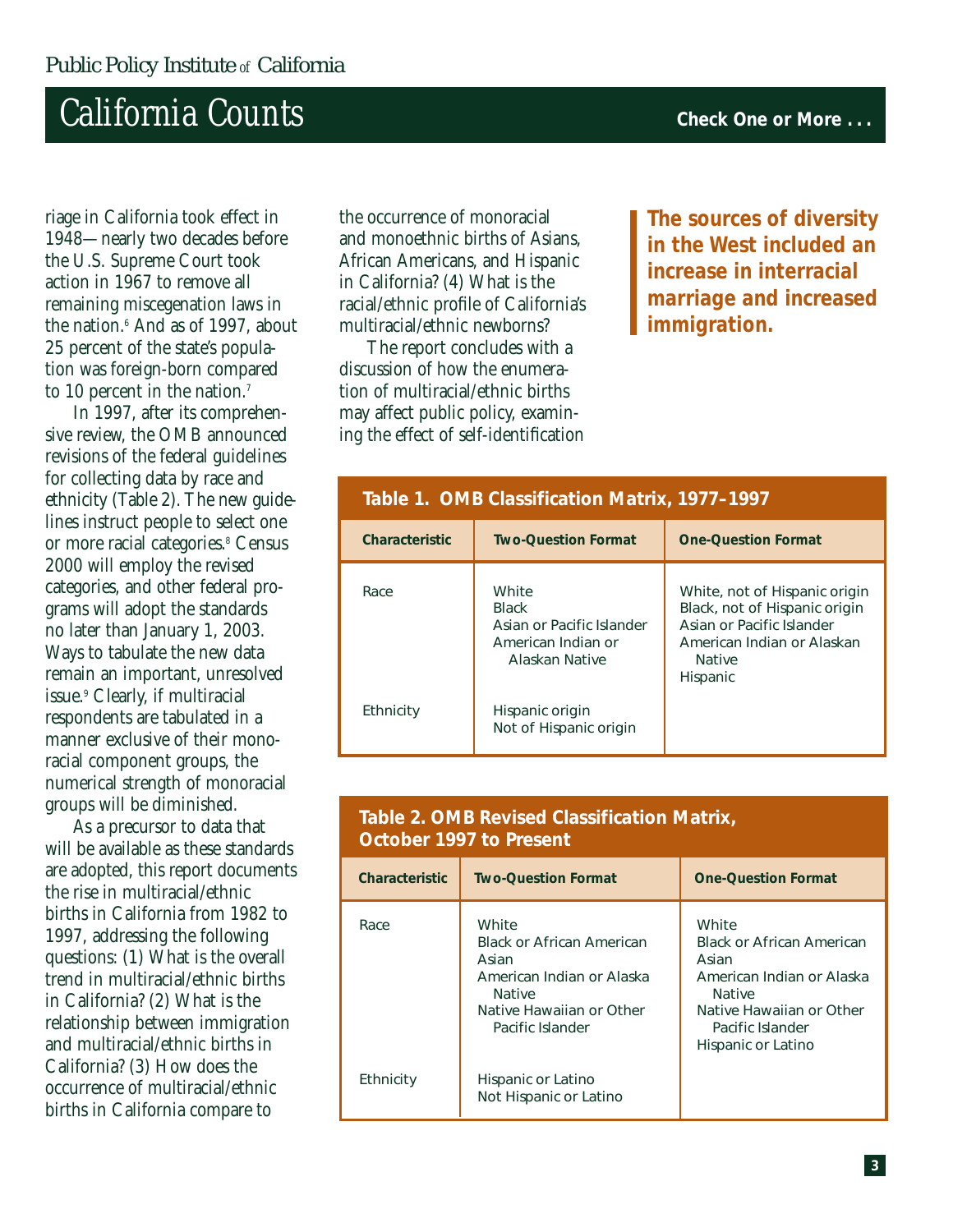### $California$  *Counts* **COUNTS COUNTS COUNTS COUNTS Check One or More ...**

and tabulation methodology on the relative size of racial and ethnic groups.

#### **Data Source**

ata for this report are derived from California Vital Statistics Birth Records. The birth records include information for mothers' and fathers' nativity, race, and Hispanic origin.10 Vital Statistics Birth Records employ a two-question format for collecting racial and ethnic information. Although the racial and ethnic data in the birth records distinguish several Asian racial subgroups and several Hispanic ethnic subgroups, this report aggregates the data into the current OMB one-question format: American Indian or Alaska Native, Asian, black or African American, Hispanic or Latino (of any race), Native Hawaiian or Other Pacific Islander, and white.

A multiracial/ethnic child is defined as one who has one parent from one of the racial/ ethnic groups noted above and the other parent from another. Because maternal and paternal race/ethnicity data are coded in discrete monoracial and monoethnic categories, it is impossible to determine if either parent is multiracial or multiethnic; thus, the number of multiracial/ethnic births reported here may be biased downward. Conversely,

since the race/ethnicity of the child in this study is derived data rather than self-identified data, it may overestimate the number of multiracial/ethnic births. In other words, some infants classified as multiracial/ethnic in this report might be identified as monoracial or monoethnic by their parents.<sup>11</sup>

#### **Trends and Patterns**

**A**lthough it has a racially and ethnically diverse population, and legal barriers to intermarriage were abandoned relatively early compared to many other states, California has experienced only a moderate increase in multiracial/

ethnic births over the past 17 years. As a percentage of total births in the state, multiracial/ ethnic births rose from just under 12 percent in 1982 to just over 14 percent in 1997 (Figure 1). This change represents a numerical increase in multiracial/ethnic births from about 50,000 in 1982 to about 70,000 in 1997.

The absence of a precipitous increase in the occurrence of multiracial/ethnic births can be explained by California's status as a large immigrant-receiving state. Numerous studies have shown that compared to the native-born, immigrants are less likely to marry a member of a different racial/ ethnic group. This body of litera-



**Figure 1. Percentage of Multiracial/Ethnic Births in**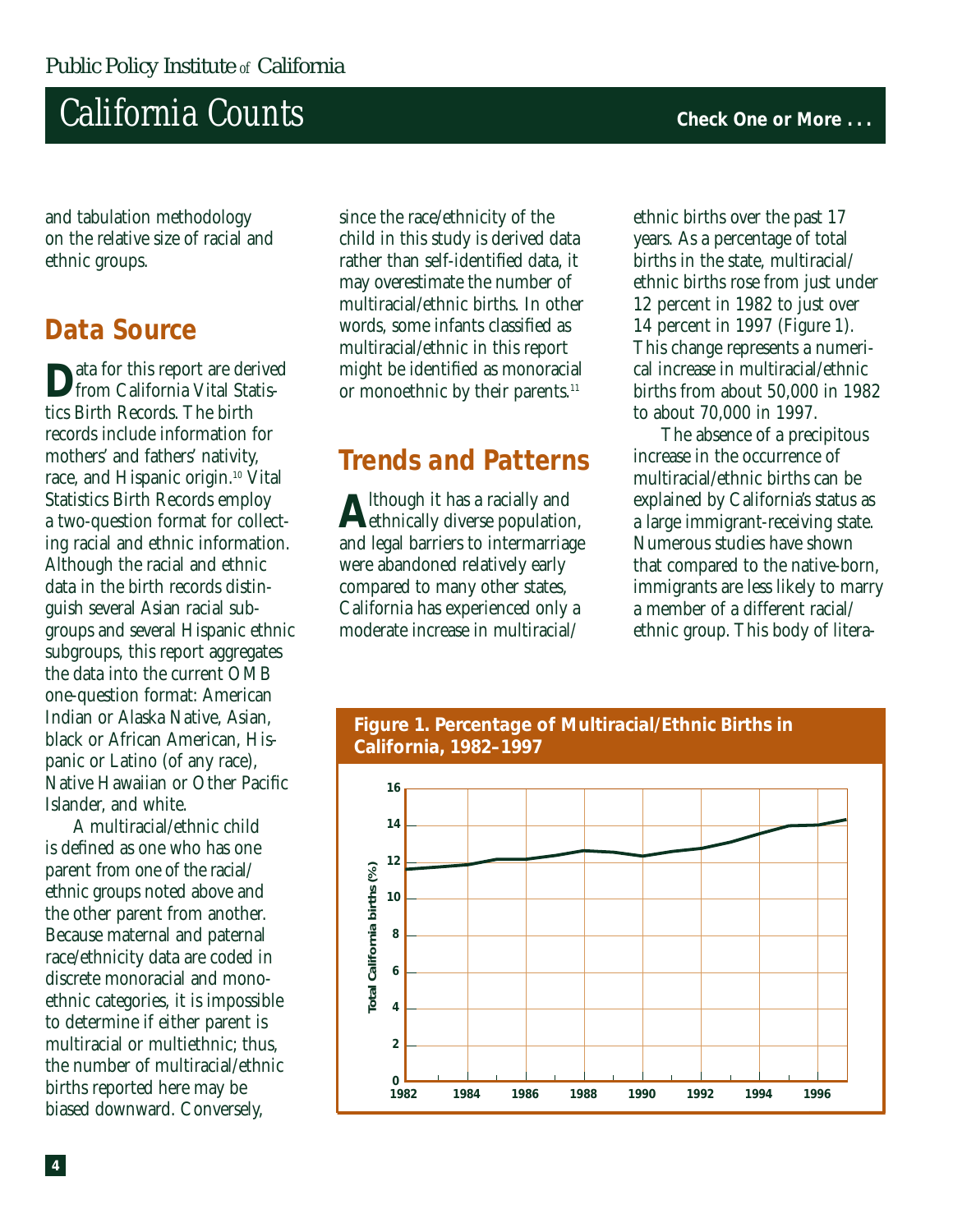### $California$  *Counts* **COUNTS COUNTS COUNTS COUNTS Check One or More ...**

ture cites various explanations for this tendency. Explanations include the fact that the foreign-born may be married at the time of immigration, they might be more likely to live in ethnic enclaves, they might be more closely tied to a culture that resists out-marriage, or they might encounter language barriers.12 In fact, data on legal immigrants to California in 1996 indicate that 68 percent of new female immigrants and 58 percent of male immigrants were already married when they arrived in California.<sup>13</sup>

Figure 2 charts the trends in multiracial/ethnic births to California mothers by immigrant status. The figure shows that the rise in multiracial/ethnic births is a native-born phenomenon. Multiracial/ethnic births to native-born mothers rose dramatically between 1982 and 1997—from about 14 percent to 21 percent, a 50 percent change. In contrast, less than 8 percent of births to foreign-born mothers were multiracial/ethnic in 1982, and the number has remained relatively stable over the same 15-year period.

Figure 3 shows that the share of births to immigrant women has increased by nearly 50 percent since 1982. By 1997, births to foreign-born mothers accounted for roughly 45 percent of all births to California mothers. The size of the foreign-born population coupled with its relatively low occurrence of multiracial/ethnic births



#### **Figure 2. Multiracial/Ethnic Births to Native-Born and Foreign-Born Mothers, California, 1982–1997**



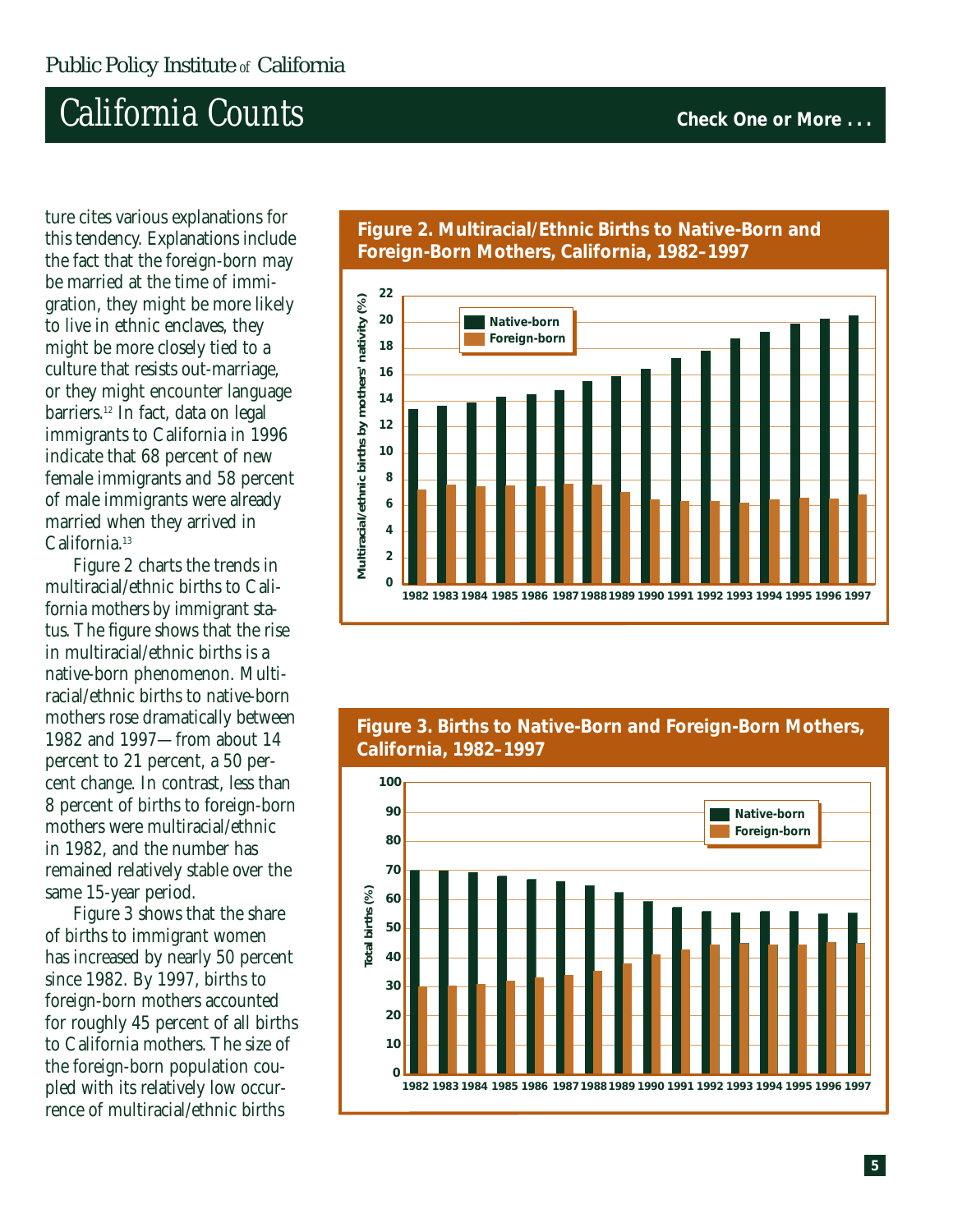$California$  *Counts* **COUNTS COUNTS COUNTS COUNTS Check One or More ...** 



#### **Figure 4. Racial/Ethnic Composition of California Newborns, 1997**



has tempered the overall increase in multiracial/ethnic births in California.

Figure 4 shows the racial/ ethnic composition of California newborns in 1997. Multiracial/ ethnic births outnumbered both monoracial Asian births and monoracial black births. The relative size of this multiracial/ ethnic group provides a context for understanding the concerns raised by various civil rights groups. Indeed, the goal of accurately tracking this population complicates established tabulation procedures for monitoring and tracking civil rights. For example, it is still unclear whether or how statistically small multiple-race responses will be aggregated into larger groups.<sup>14</sup>

Figure 5 illustrates the relative proportions of California's multiracial/ethnic births for the largest multiracial/ethnic groups in 1997. Births to couples in which one partner was white non-Hispanic and the other was Hispanic, Asian, or black accounted for roughly 75 percent of all multiracial/ethnic births in 1997. The majority of these births were to Hispanic/white (non-Hispanic) couples (53 percent). Births to mixed Hispanic/black, Hispanic/ Asian, and Asian/black couples accounted for 15 percent of multiracial/ethnic births. The remaining mixed births were to couples in which one partner was an American Indian or Alaska Native,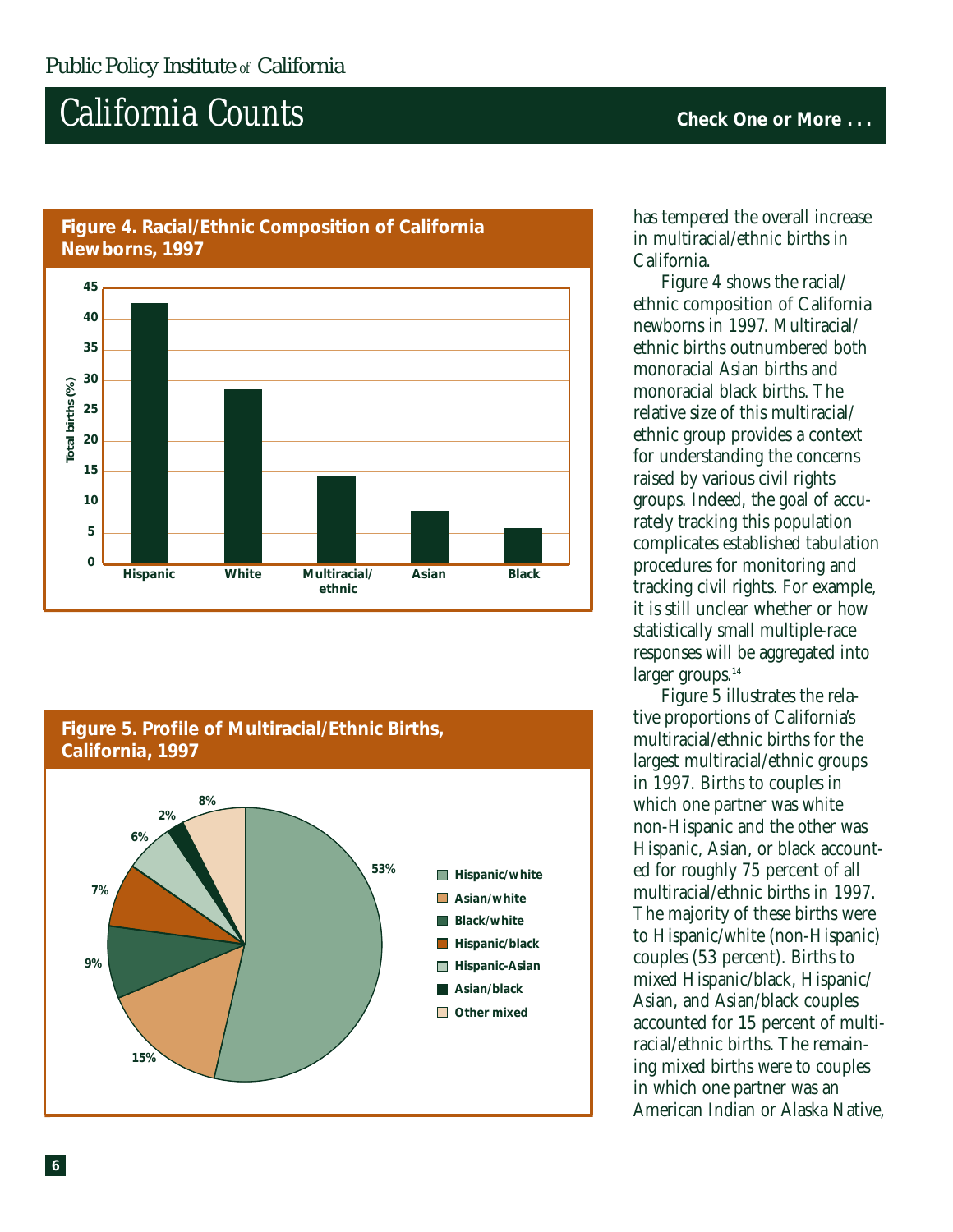## **California Counts Counts Counts Check One or More** ...

native Hawaiian, or other Pacific Islander.

It is unclear how continued immigration will affect the trend in multiracial/ethnic births in California.15 Generally, intermarriage rates for Hispanics and Asians increase with immigrant generation. For example, intermarriage estimates for Hispanics are 0.08, 0.32, and 0.57 for first, second, and third generations, respectively. <sup>16</sup> Thus, the effect of immigration will be determined by nativity and immigrant generation and also by group size, residential segregation, and the sex ratios of future immigrant populations. For example, members of small populations are much more likely to out-marry because their chances of meeting a potential mate from their own racial/ethnic group are lower than meeting individuals from other groups.<sup>17</sup>

Table 3 shows how several California counties rank in terms of their percentage of multiracial/ ethnic births and percentage of foreign-born mothers, clearly showing an inverse relationship between the two. As noted above, factors such as residential segregation and group size also play important roles in determining the occurrence of multiracial/ ethnic births. For example, the Los Angeles and Sacramento metropolitan areas differ in their degree of racial and ethnic residential segregation. Various indices of segregation show that Los Angeles

is more highly segregated than Sacramento, especially for Hispanics and African Americans.<sup>18</sup> Furthermore, group size differences are dramatic between Los Angeles and Sacramento. For example, in 1997, 62 percent of births in Los Angeles were to Hispanic mothers, whereas only 21 percent of births in Sacramento were to Hispanic mothers.

#### **Implications of a Growing Multiracial/Ethnic Population**

**T**he nation is far richer in racial and ethnic diversity than it was just 30 years ago. In fact, an increasing number of people nationwide embody this racial and ethnic diversity by virtue of their

**California has experienced only a moderate increase in multiracial/ethnic births over the past 17 years.**

#### **Table 3. Multiracial/Ethnic Births and Percentage of Mothers Foreign-Born, Selected Counties, 1997**

| County      | % of Mothers<br>Foreign-Born, 1997 | % Multiracial/Ethnic<br><b>Births, 1997</b> |
|-------------|------------------------------------|---------------------------------------------|
| Los Angeles | 58                                 | 10                                          |
| Orange      | 52                                 | 13                                          |
| Santa Clara | 52                                 | 15                                          |
| Alameda     | 42                                 | 17                                          |
| San Diego   | 41                                 | 18                                          |
| Sacramento  | 27                                 | 19                                          |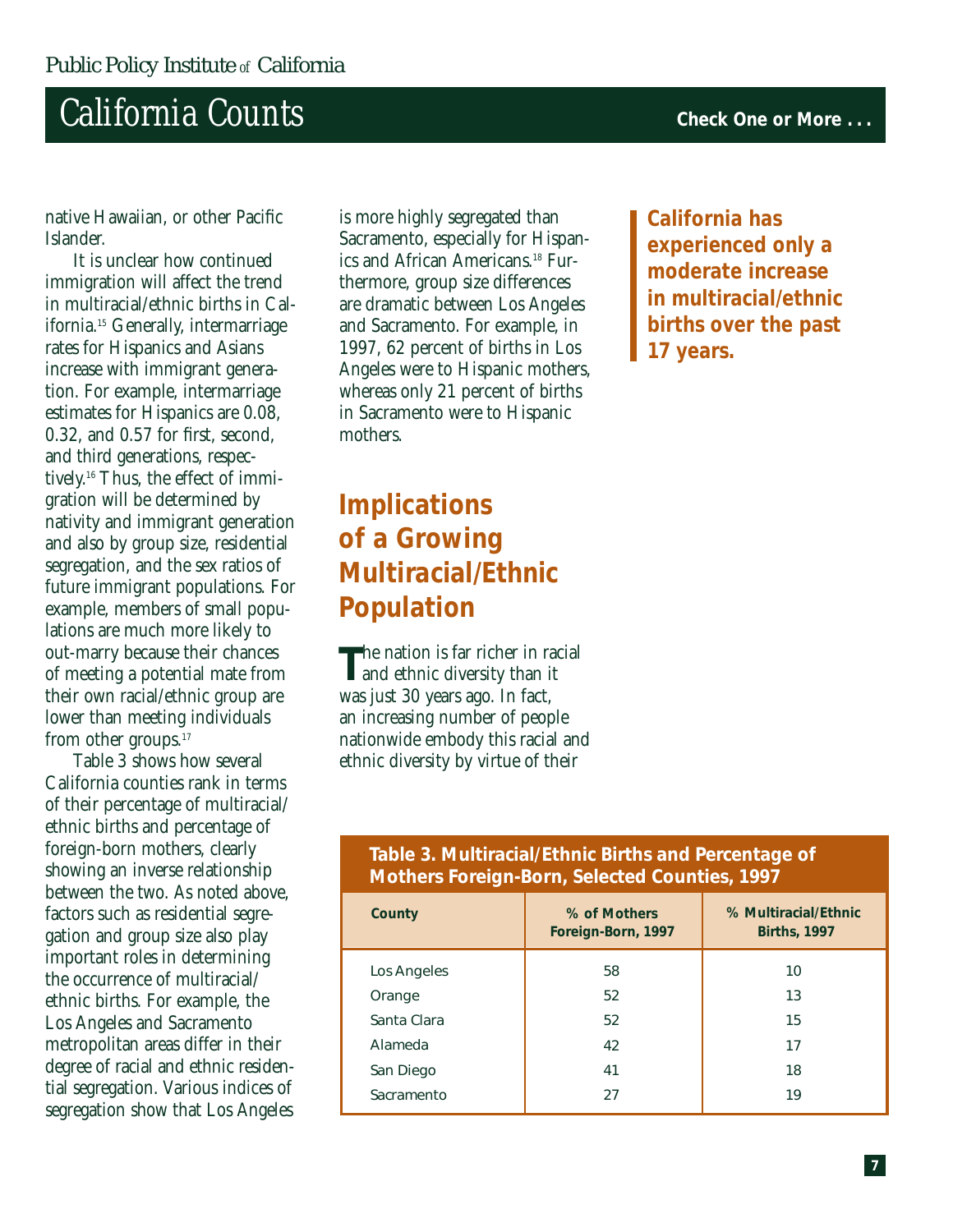### **California Counts Counts Counts Check One or More** ...

**Between 1960 and 1990, the number of interracial couples in the nation increased nearly tenfold.**

mixed racial or ethnic ancestry. Between 1960 and 1990, the number of interracial couples in the nation increased nearly tenfold, rising from 157,000 to roughly 1,500,000; and the 1990 U.S. Census counted nearly 2 million children nationwide living in multiracial households.19

As for California, the release of Census 2000 Dress Rehearsal data showed that one out of every 20 people in the City of Sacramento identified themselves as multiracial.20 This is more than double the 2 percent benchmark that Census officials expect to find nationwide after results are tabulated for Census 2000. But perhaps even more indicative of future trends—in California if not in the nation—is that in Sacramento, those under 18 years of age were nearly twice as likely to be of mixed race than their adult counterparts.21 Clearly, the multiracial population is increasing.

What will the policy effects associated with governmental recognition of this growing population be? To a large extent, this will depend on how respondents choose to identify themselves and how the data are tabulated. Tabulations of data not only for Census 2000 but also for records related to births, school registrations, employment, and mortgage applications are vital for monitoring and enforcement efforts associated with the Civil Rights Act, the Voting Rights Act, and

the Equal Employment Opportunity Act. For this reason, organizations such as the NAACP Legal Defense and Education Fund, the Lawyers' Committee for Civil Rights Under Law, and the Equal Employment Advisory Council have expressed reservations about collecting multiracial data before establishing tabulation methods that would not impede civil rights efforts.<sup>22</sup>

The analysis of birth record data presented here, in contrast to the Census 2000 Dress Rehearsal analysis noted above, illustrates how various methods for deriving and tabulating data affect results.<sup>23</sup> Analytically treating Hispanic ethnicity as a race greatly increases estimates of the multiracial/ethnic population, whereas limiting the analysis exclusively to racial data yields lower multiracial estimates, partly because many Hispanics identify their race as "white." For example, in the analysis of birth data (see Table 3), Hispanic ethnicity is treated as if it were a racial category, yielding a multiracial/ethnic estimate of 19 percent of total births. Although ethnicity data are collected, Census 2000 Dress Rehearsal tabulations employ only race data to produce an estimate of 10 percent multiracial for children younger than 18 years of age. $24$  Estimates for the nation's multiracial population versus the nation's multiracial/ethnic population show the same pattern. Multiracial Ameri-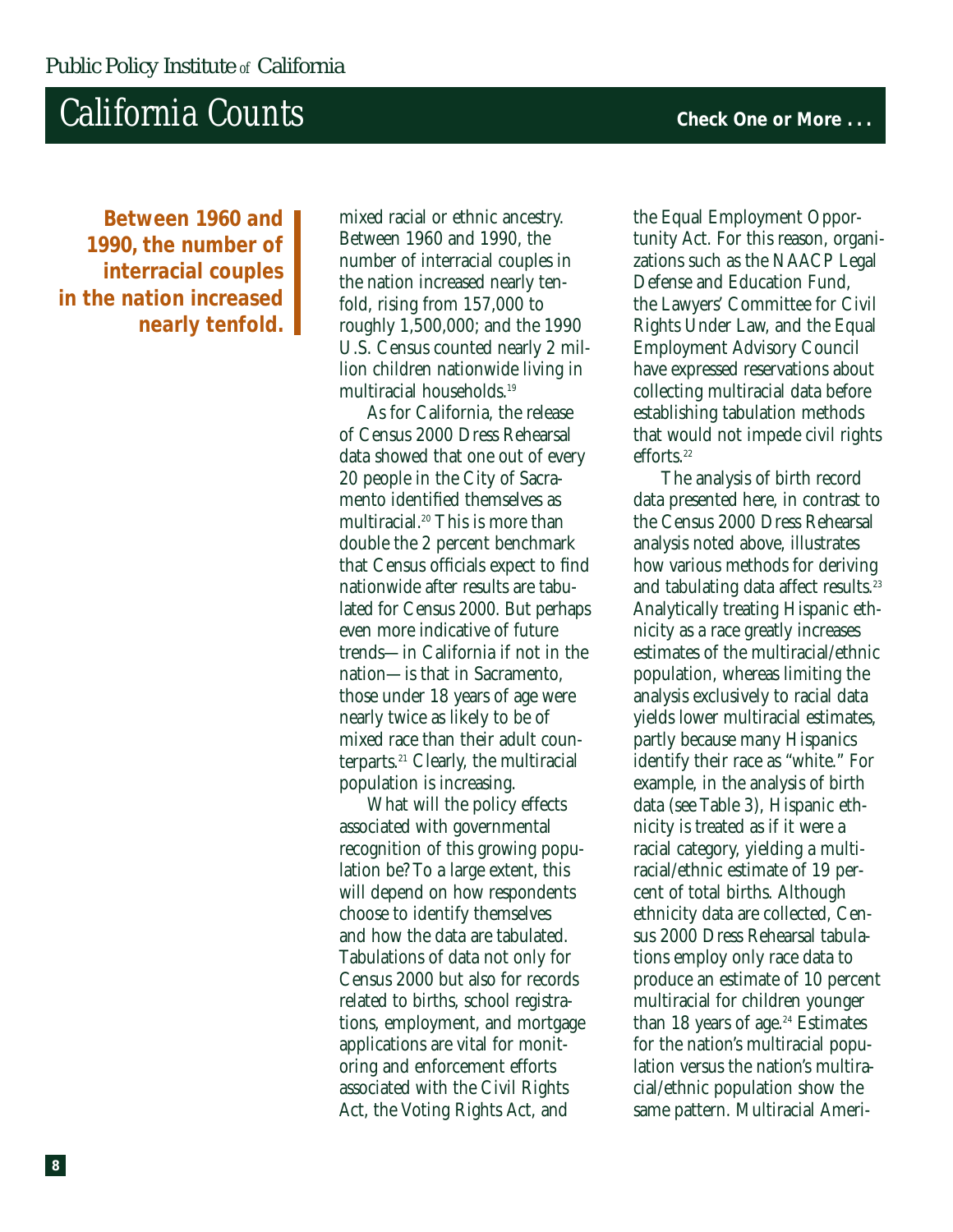### **California Counts Counts Counts Counts Check One or More .** . .

cans constitute only about 2 percent of the total population<sup>25</sup> whereas multiracial/ethnic Americans constitute an estimated 7 percent of the population.<sup>26</sup> Additional tabulation issues are discussed at length in a recent report prepared by the OMB.27

Tabulation methods are not the only potential source of variation in enumeration of the multiracial population. Qualitative studies and anecdotal evidence suggest that racial and ethnic identities may be fluid in the lives of some mixed race or mixed ethnic people, changing from context to context or changing over time.<sup>28</sup> This may be particularly true for those whose identity is not constrained by their appearance those who cannot easily be singled out as members of a particular racial or ethnic group. The potential effect of such fluid identity on data integrity is unclear. For example, the U.S. Equal Employment Opportunity Commisson requires that employers collect racial and ethnic data. These data are then compared with a special Census benchmark file to make inferences about discrimination in the workforce.<sup>29</sup> Data consistency across these two sources is vital for making valid inferences.

As noted above, the results of a national *Current Population Survey* conducted in 1995 indicated that multiracial Americans currently constitute only about 2 percent of the total population.30

However, the level of media attention this issue has generated since 1995 may influence the likelihood that respondents will identify themselves as multiracial.<sup>31</sup> Regardless of the exact proportion of the population that multiracial Americans constitute when Census 2000 data are tabulated, it is evident that the nation's population is outgrowing monoracial categories.

The mounting complexity of racial and ethnic identity has led some critics of the OMB to suggest that the cost of collecting multiple-race data would be prohibitive; other critics have gone even further, suggesting that there be no collection of racial data.<sup>32</sup> Yet, racial and ethnic discrimination still exists, and statutory requirements demand that the government continue to collect racial and ethnic data. Despite California's passage of Proposition 209 in 1996, which banned race- or gender-based preferences in public employment, public education, and public contracting, approximately 30 race-conscious statutes remain on the books in California, and the state must still comply with the federal civil rights laws encompassed in the civil rights acts noted above.<sup>33</sup> The question that we must confront in the coming years is how we will ensure the civil rights of a population that is outgrowing the monoracial categories upon which civil rights laws have been interpreted. ◆

**Multiracial Americans constitute only about 2 percent of the total population whereas multiracial/ethnic Americans constitute an estimated 7 percent of the population.**

**Our web site version of this report contains two [appendices w](http://www.ppic.org/publications/CalCounts2/calcounts2.html#appendix)ith additional county-level data.** *www.ppic.org*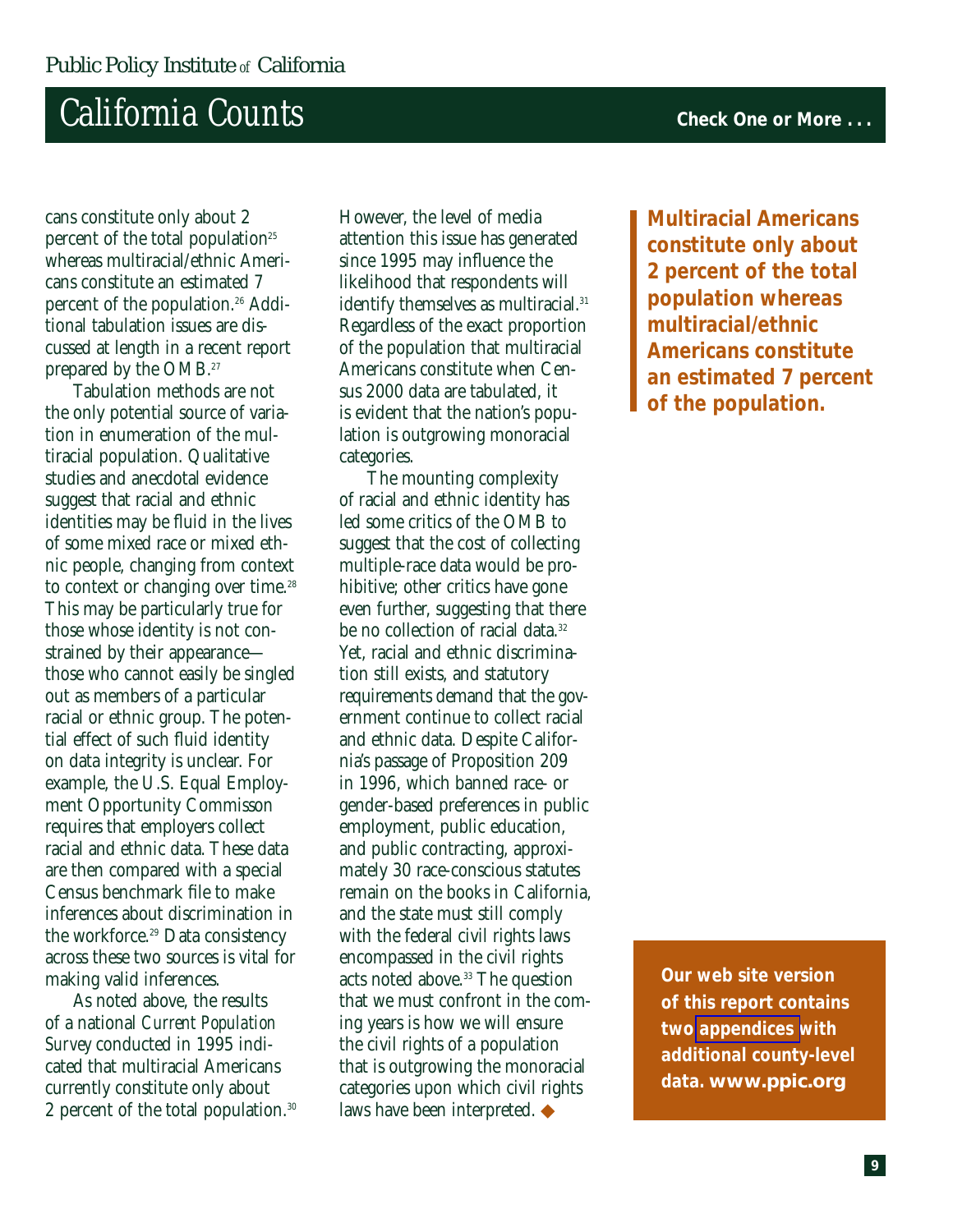### $California$   $Counts$  **Check One or More .** . .

#### **Notes**

<sup>1</sup> The definitions of race and ethnicity used in this report are derived from current OMB standards. Multiracial refers to any individual who can claim two or more of the following OMB racial designations: white, black or African American, Asian, Native Hawaiian or other Pacific Islander, American Indian or Alaska Native. Multiethnic refers to any individual who can claim to be partly of Hispanic or Latino origin and partly not of Hispanic or Latino origin. The terms "multiracial/ethnic or mixed race/ ethnicity" refer to any individual who is either multiethnic or multiracial.

<sup>2</sup> The U.S. Census Bureau was granted an exemption to OMB's standards for the 1980 and 1990 censuses. The exemption allowed the Census Bureau to include an "other" write-in response to the race question. See National Research Council, Committee on National Statistics, *Spotlight on Heterogeneity: The Federal Standards for Racial and Ethnic Classification (Summary of a Workshop)*, National Academy Press, Washington D.C., 1996.

<sup>3</sup> Executive Office of the President, Office of Management and Budget, "Revisions to the Standards for the Classification of Federal Data on Race and Ethnicity," *Federal Register*, October 30, 1997. http://www.whitehouse.gov/ WH/EOP/OMB/html/fedreg/ Ombdir15.html.

<sup>4</sup> Naomi Zack, ed., *American Mixed Race: The Culture of Microdiversity*, Rowman & Littlefield Publishers, Lanham, Maryland, 1995; Maria P. P. Root, ed., *Racially Mixed People in America*, Sage Publications, Newbury Park, California, 1992.

<sup>5</sup> National Center for Education Statistics, U.S. Department of Education, Office of Educational Research and Improvement, *Racial and Ethnic Classifications Used by Public Schools*, NCES 96-092, Government Printing Office, Washington D.C., March 1996.

<sup>6</sup> Bancroft-Whitney Company, *Reports of Cases Determined in The Supreme Court of the State of California, May 25, 1948 to November 1, 1948*, Vol. 32 2d, San Francisco, 1949; *Perez v. Sharp* [32 C.2d 711;198 P.2d 17].

<sup>7</sup> Diane Schmidley and Herman A. Alvarado, *Current Population Reports, The Foreign-Born Population in the United States: March 1997* (Update), Census Bureau, P20-507, U.S. Department of Commerce, Economic and Statistics Administration, March 1998.

<sup>8</sup> At this time, the OMB has not included a provision in the standards that would allow multiethnic respondents to select both "Hispanic Origin" and "Not of Hispanic Origin." See Executive Office of the President (1997), op. cit.

<sup>9</sup> For detailed discussion of tabulation issues, see Executive Office of the President, Office of Management and Budget, "Draft Provisional Guidance on the Implementation of the 1997 Standards for the Collection of Federal Data on Race and Ethnicity," *Federal Register*, Washington D.C., February 17, 1999. To meet redistricting needs, the Census Bureau has decided to provide data with 63 categories for race in combination with Hispanic and non-Hispanic ethnicity. There are 63 potential single- and multiple-race categories consisting of six monoracial categories and 57 categories for biracial and multiracial respondents.

<sup>10</sup> Approximately 1 percent of the data on mothers' race and ethnicity and generally less than 4 percent of the data for fathers' race and ethnicity are missing. Records with missing race and ethnic data are excluded from the analysis.

<sup>11</sup> M. C. Waters, *Ethnic Options: Choosing Identities in America*, University of California Press, Berkeley, 1990.

<sup>12</sup> Betty Lee Sung, "Chinese American Intermarriage," *Journal of Comparative Family Studies*, Vol. XXI, No. 3, Autumn 1990, pp. 337–352; Sharon M. Lee and Marilyn Fernandez, "Trends in Asian American Racial/Ethnic Intermarriage: A Comparison of 1980 and 1990 Census Data," *Sociological Perspectives*, Vol. 41, No. 2, 1998, pp. 323–342; Douglas T. Gurak, "Family Formation and Marital Selectivity Among Colombian and Dominican Immigrants in New York City," *International Migration Review*, Vol. XXI, No. 2, 1987, pp. 275–298.

<sup>13</sup> State of California, Department of Finance, *Legal Immigration to California in Federal Fiscal Year 1996*, Sacramento, California, June 1999.

<sup>14</sup> For a detailed discussion of tabulation options, see Executive Office of the President (1999), op. cit.

<sup>15</sup> Native-born, adult children of immigrants out-marry at a higher rate than their parents. For national origin population group projections that consider exogamy estimates by generation, see Barry Edmonston, Sharon Lee, and Jeffrey Passel, "U.S. Population Projections for National Origin Groups: Taking into Account Ethnicity and Exogamy," *Proceedings of the Social Statistics Section*,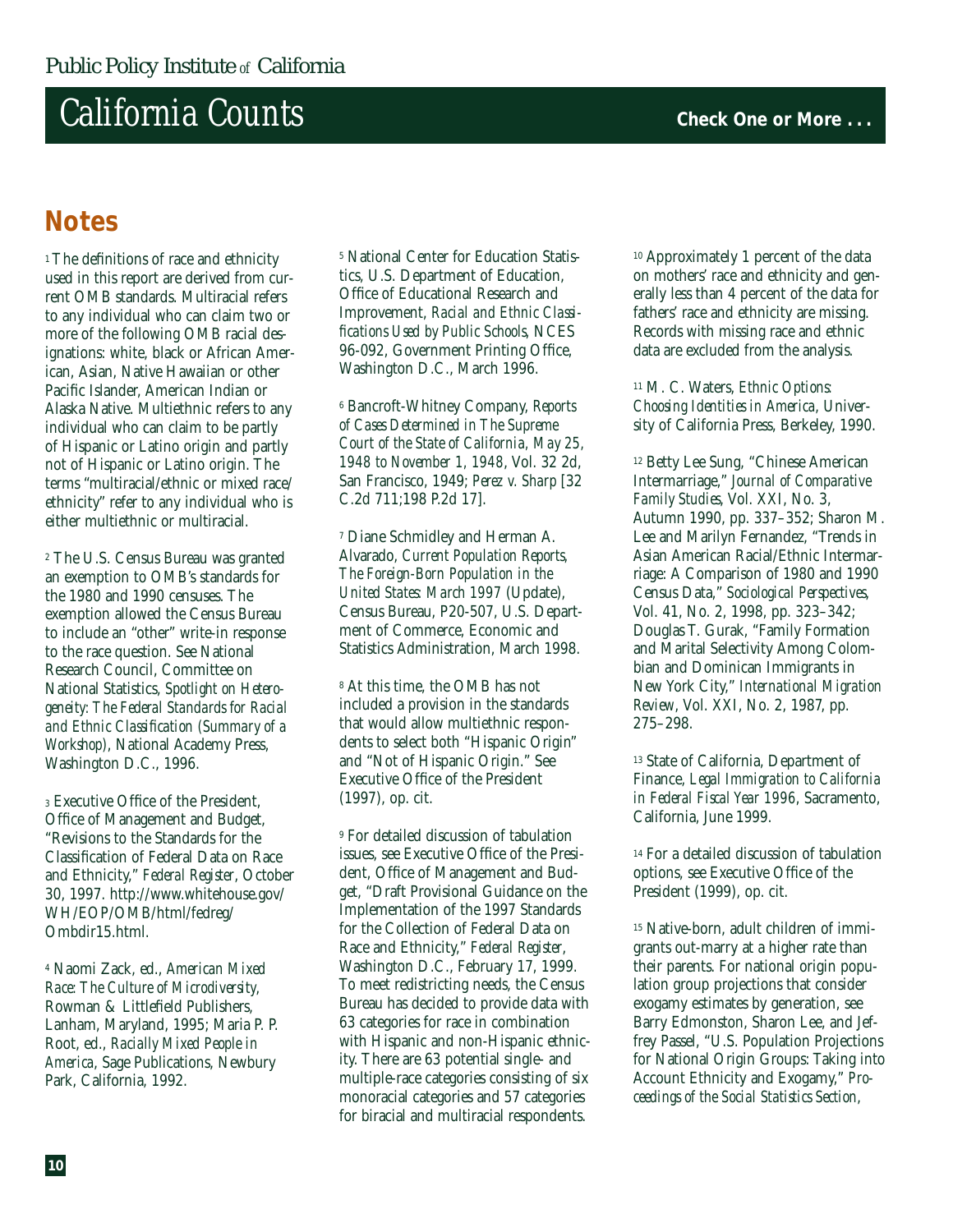### $California$   $Counts$  **Check One or More .** . .

Annual Meeting of the American Statistical Association, Toronto, Canada, August 13–18, 1994, pp. 100–105.

<sup>16</sup> Data based on 1990 census microdata and 1994 birth data from the National Center for Health Statistics. See James P. Smith and Barry Edmonston, eds., *The New Americans: Economic Demographic, and Fiscal Effects of Immigration*, National Academy Press, Washington D.C., 1997.

<sup>17</sup> Peter M. Blau, *Inequality and Heterogeneity: A Primitive Theory of Social Structure*, Collier Macmillan Publishers, The Free Press, New York, 1977.

<sup>18</sup> U.S. Census Bureau, 1990. http://www.census.gov/hhes/www/ resseg.html.

<sup>19</sup> U.S. Census Bureau, 1990 Census of Population and Housing, Public Use Microdata Samples: Table 4, Race of Child by Race of Householder and of Spouse or Partner 1990; Table 2, Race of Couples: 1990; Table 1, Race of Wife by Race of Husband: 1960, 1970, 1980, 1991, and 1992. www.census.gov/ population/www/socdemo/interrace.html. Internet release date 6/10/98.

<sup>20</sup> U.S. Census Bureau, U.S. Census 2000 Dress Rehearsal, P.L. 94-171 (Redistricting) Summary File, 1999.

<sup>21</sup> Tony Bizak, "Growing Diversity Evident in Census: Whites No Longer Capital's Majority," *Sacramento Bee*, May 2, 1999, p. A1.

<sup>22</sup> Executive Office of the President (1997), op. cit.

<sup>23</sup> A number of additional factors limit the comparability of these two analyses. These include (1) geographical coverage differences, (2) racial/ethnic selfidentification versus researcher-derived racial/ethnic assignments, and (3) state allocation of virtually all Hispanics to the "white" racial category in the Birth Records versus racial self-identification into six different racial categories in the Census Dress Rehearsal data.

<sup>24</sup> See "Recommendations from the Interagency Committee for the Review of the Racial and Ethnic Standards to the Office of Management and Budget Concerning Changes to the Standards for the Classification of Federal Data on Race and Ethnicity," *Federal Register*, July 9, 1997, for a summary of data collection methodology and its effect on responses.

<sup>25</sup> U.S. Department of Labor, Bureau of Labor Statistics, *A CPS Supplement for Testing Methods of Collecting Racial and Ethnic Information*, May 1995, October 1995.

<sup>26</sup> Reynolds Farely, "Presentation to the Race Advisory Board," speech delivered at One America in the 21st Century, The President's Initiative on Race, Washington, D.C., September 30, 1997.

<sup>27</sup> Executive Office of the President (1999), op. cit.

<sup>28</sup> Lynell George, "Inside Story; Guessing Games," *Los Angeles Times Magazine*, February 21, 1999, p. 18.

<sup>29</sup> Kenneth E. Payson, "Check One Box: Reconsidering Directive No. 15 and the Classification of Mixed-Race People," *California Law Review*, Vol. 84, 1996, pp. 1233–1291.

<sup>30</sup> U.S. Department of Labor (1995), op. cit.

<sup>31</sup> For examples see Faye Fiore, "Multiple Race Choices to Be Allowed on 2000 Census," *Los Angeles Times*, Part A, October 30, 1997; Michael A. Fletcher, "Interracial Marriages Eroding Barriers," *Washington Post*, December 1998; Jerelyn Eddings, "Counting a 'New' Type of American," *U.S. News Online*, July 14, 1997, p. A1; Bizak (1999), op. cit.

<sup>32</sup> Executive Office of the President (1997), op. cit.

<sup>33</sup> State of California, Office of Governor Pete Wilson, "Statutes Which Appear to Violate Article I Section 31 of the California Constitution," Fact Sheet, September 9, 1997.